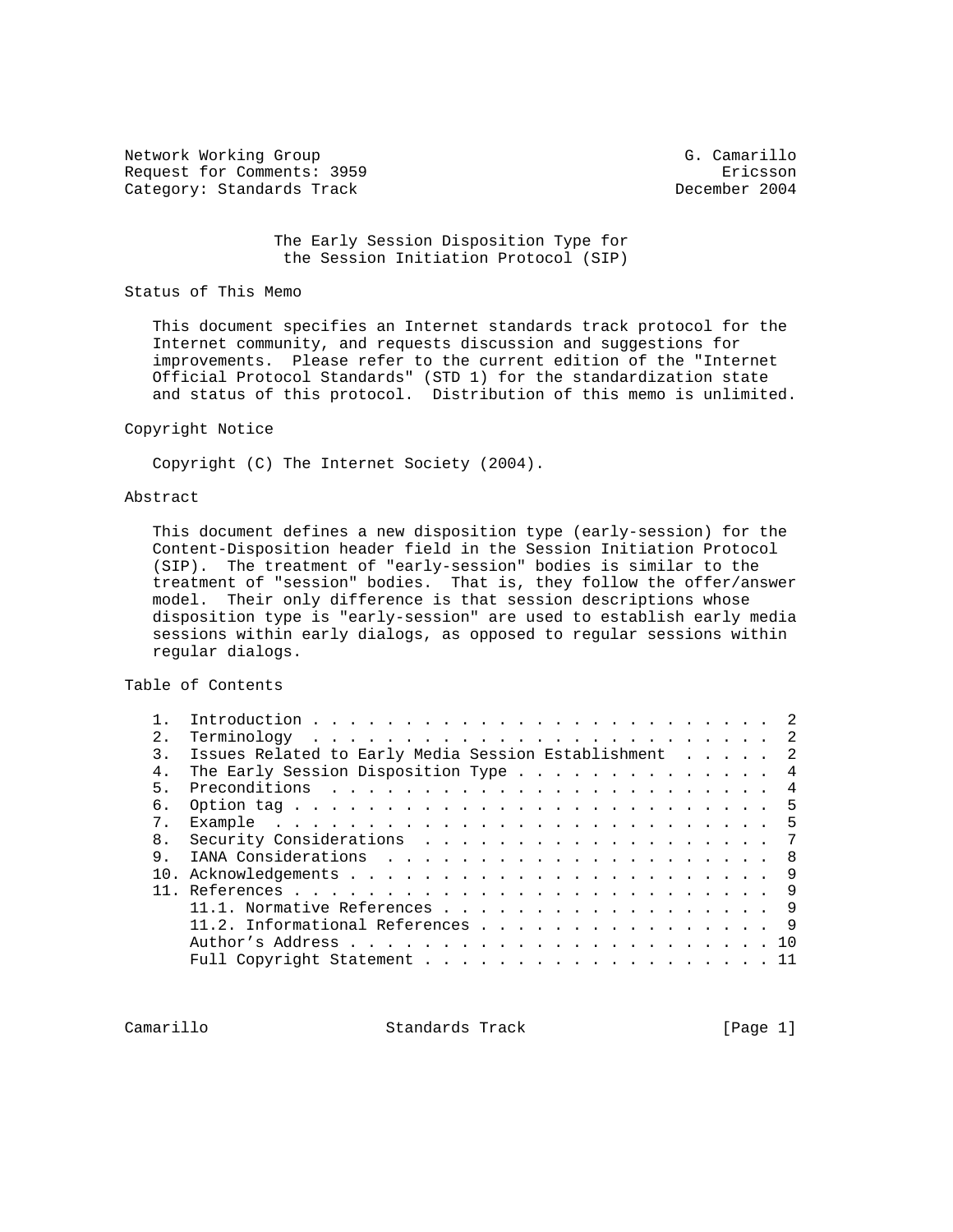## 1. Introduction

 Early media refers to media (e.g., audio and video) that is exchanged before a particular session is accepted by the called user. Within a dialog, early media occurs from the moment the initial INVITE is sent until the User Agent Server (UAS) generates a final response. It may be unidirectional or bidirectional, and can be generated by the caller, the callee, or both. Typical examples of early media generated by the callee are ringing tone and announcements (e.g., queuing status). Early media generated by the caller typically consists of voice commands or dual tone multi-frequency (DTMF) tones to drive interactive voice response (IVR) systems.

 The basic SIP specification (RFC 3261 [2]) only supports very simple early media mechanisms. These simple mechanisms have a number of problems related to forking and security, and do not satisfy the requirements of most applications. RFC 3960 [8] goes beyond the mechanisms defined in RFC 3261 [2] and describes two models of early media using SIP: the gateway model and the application server model.

 Although both early media models described in RFC 3960 [8] are superior to the one specified in RFC 3261 [2], the gateway model still presents a set of issues. In particular, the gateway model does not work well with forking. Nevertheless, the gateway model is needed because some SIP entities (in particular, some gateways) cannot implement the application server model.

 The application server model addresses some of the issues present in the gateway model. This model uses the early-session disposition type specified in this document.

2. Terminology

 In this document, the key words "MUST", "MUST NOT", "REQUIRED", "SHALL", "SHALL NOT", "SHOULD", "SHOULD NOT", "RECOMMENDED", "NOT RECOMMENDED", "MAY", and "OPTIONAL" are to be interpreted as described in BCP 14, RFC 2119 [1] and indicate requirement levels for compliant implementations.

3. Issues Related to Early Media Session Establishment

 Traditionally, early media sessions have been established in the same way as regular sessions. That is, using an offer/answer exchange where the disposition type of the session descriptions is "session". Application servers perform an offer/answer exchange with the User Agent Client (UAC) to exchange early media exclusively, while UASs use the same offer/answer exchange, first to exchange early media, and once the regular dialog is established, to exchange regular

Camarillo Standards Track [Page 2]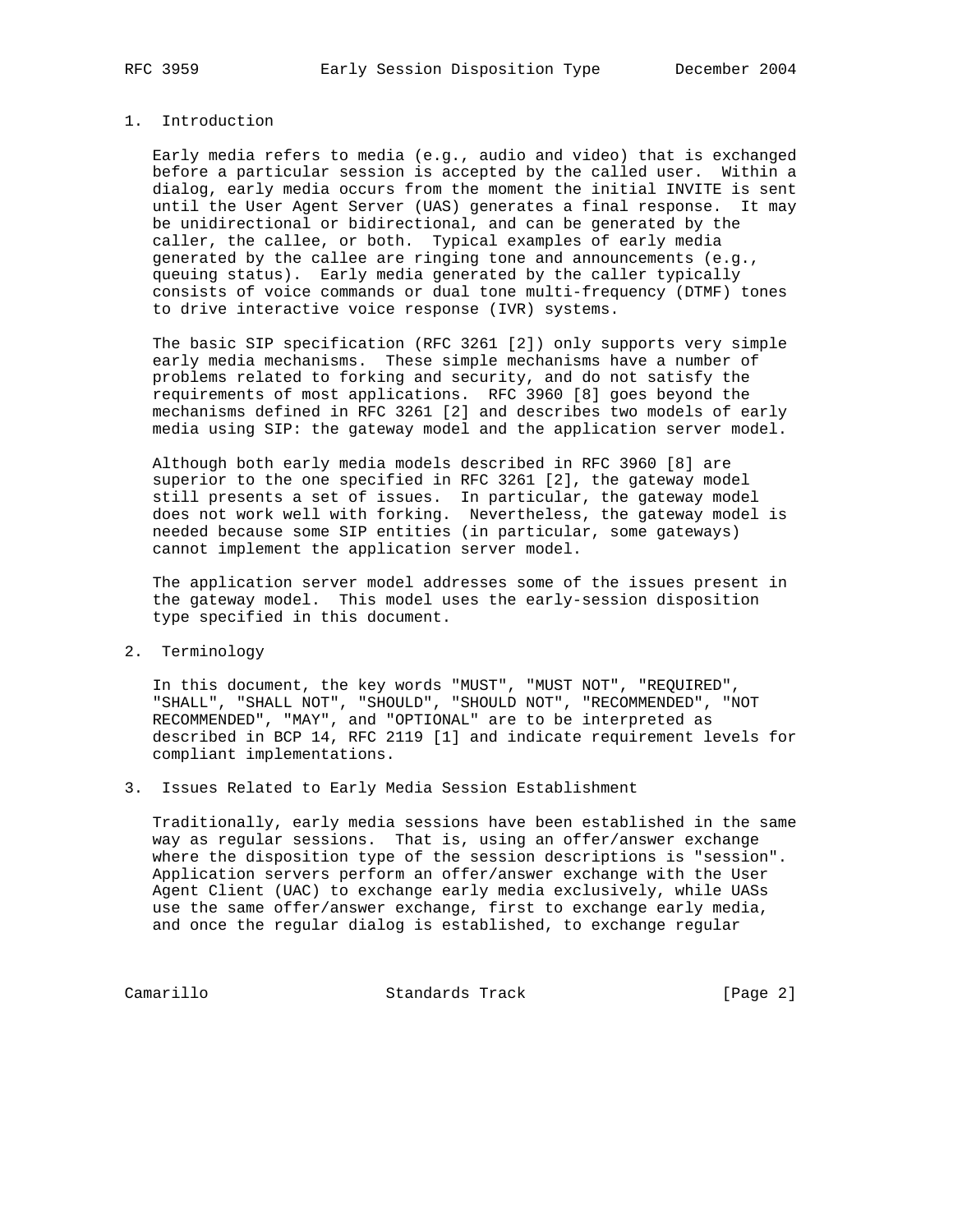media. This way of establishing early media sessions is known as the gateway model [8], which presents some issues related to forking and security. These issues exist when this model is used by either an application server or by a UAS.

 Application servers may not be able to generate an answer for an offer received in the INVITE. The UAC created the offer for the UAS, and so, it may have applied end-to-end encryption or have included information (e.g., related to key management) that the application server is not supposed to use. Therefore, application servers need a means to perform an offer/answer exchange with the UAC that is independent from the offer/answer exchange between both UAs.

 UASs using the offer/answer exchange that will carry regular media for sending and receiving early media can cause media clipping, as described in Section 2.1.1 of [8]. Some UACs cannot receive early media from different UASs at the same time. So, when an INVITE forks and several UASs start sending early media, the UAC mutes all the UASs but one (which is usually chosen at random). If the UAS that accepts the INVITE (i.e., sends a 200 OK) was muted, a new offer/answer exchange is needed to unmute it. This usually causes media clipping. Therefore, UASs need a means of performing an offer/answer exchange with the UAC to exchange early media that is independent from the offer/answer exchanged used to exchange regular media.

 A potential solution to this need would be to establish a different dialog using a globally routable URI to perform an independent offer/answer exchange. This dialog would be labelled as a dialog for early media and would be somehow related to the original dialog at the UAC. However, performing all the offer/answer exchanges within the original dialog has many advantages:

- o It is simpler.
- o It does not have synchronization problems, because all the early dialogs are terminated when the session is accepted.
- o It does not require globally routable URIs.
- o It does not introduce service interaction issues related to services that may be wrongly applied to the new dialog.
- o It makes firewall management easier.

 This way of performing offer/answer exchanges for early media is referred to as the application server model [8]. This model uses the early-session disposition type defined in the following section.

Camarillo Standards Track [Page 3]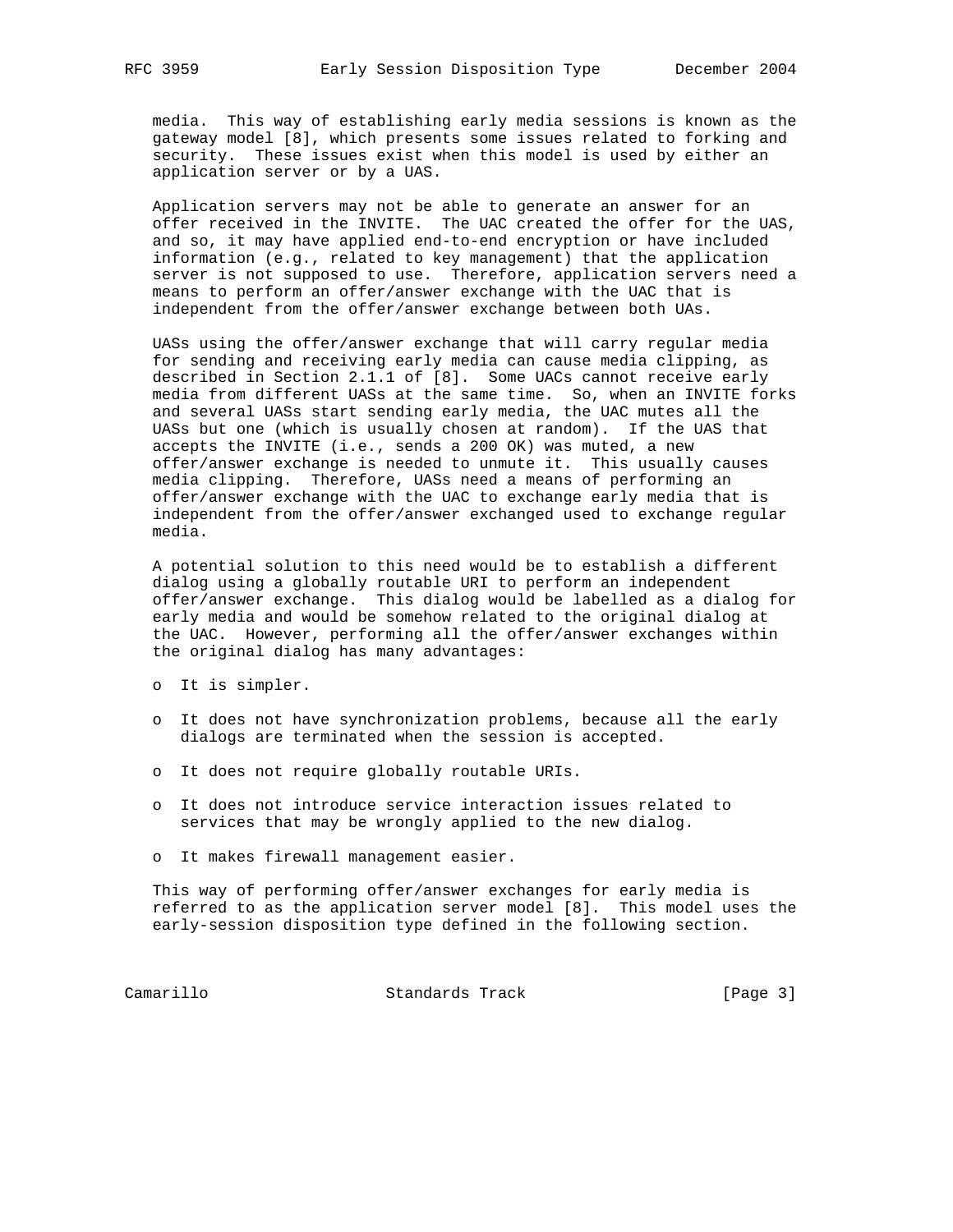#### 4. The Early Session Disposition Type

 We define a new disposition type for the Content-Disposition header field: early-session. User agents MUST use early-session bodies to establish early media sessions in the same way as they use session bodies to establish regular sessions, as described in RFCs 3261 [2] and 3264 [3]. Particularly, early-session bodies MUST follow the offer/answer model and MAY appear in the same messages as session bodies do with the exceptions of 2xx responses for an INVITE and ACKs. Nevertheless, it is NOT RECOMMENDED that early offers in INVITEs be included because they can fork, and the UAC could receive multiple early answers establishing early media streams at roughly the same time. Also, the use of the same transport address (IP address plus port) in a session body and in an early-session body is NOT RECOMMENDED. Using different transport addresses (e.g., different ports) to receive early and regular media makes it easy to detect the start of the regular media.

 If a User Agent (UA) needs to refuse an early-session offer, it MUST do so by refusing all the media streams in it. When SDP [7] is used, this is done by setting the port number of all the media streams to zero.

 This is the same mechanism that UACs use to refuse regular offers that arrive in a response to an empty INVITE.

 An early media session established using early-session bodies MUST be terminated when its corresponding early dialog is terminated or it transitions to a regular dialog.

 It is RECOMMENDED that UAs generating regular and early session descriptions use, as long as it is possible, the same codecs in both. This way, the remote UA does not need to change codecs when the early session transitions to a regular session.

### 5. Preconditions

 RFC 3312 [4] defines a framework for preconditions for SDP. Early sessions MAY contain preconditions, which are treated in the same way as preconditions in regular sessions. That is, the UAs do not exchange media, and the called user is not alerted until the preconditions are met.

Camarillo Standards Track [Page 4]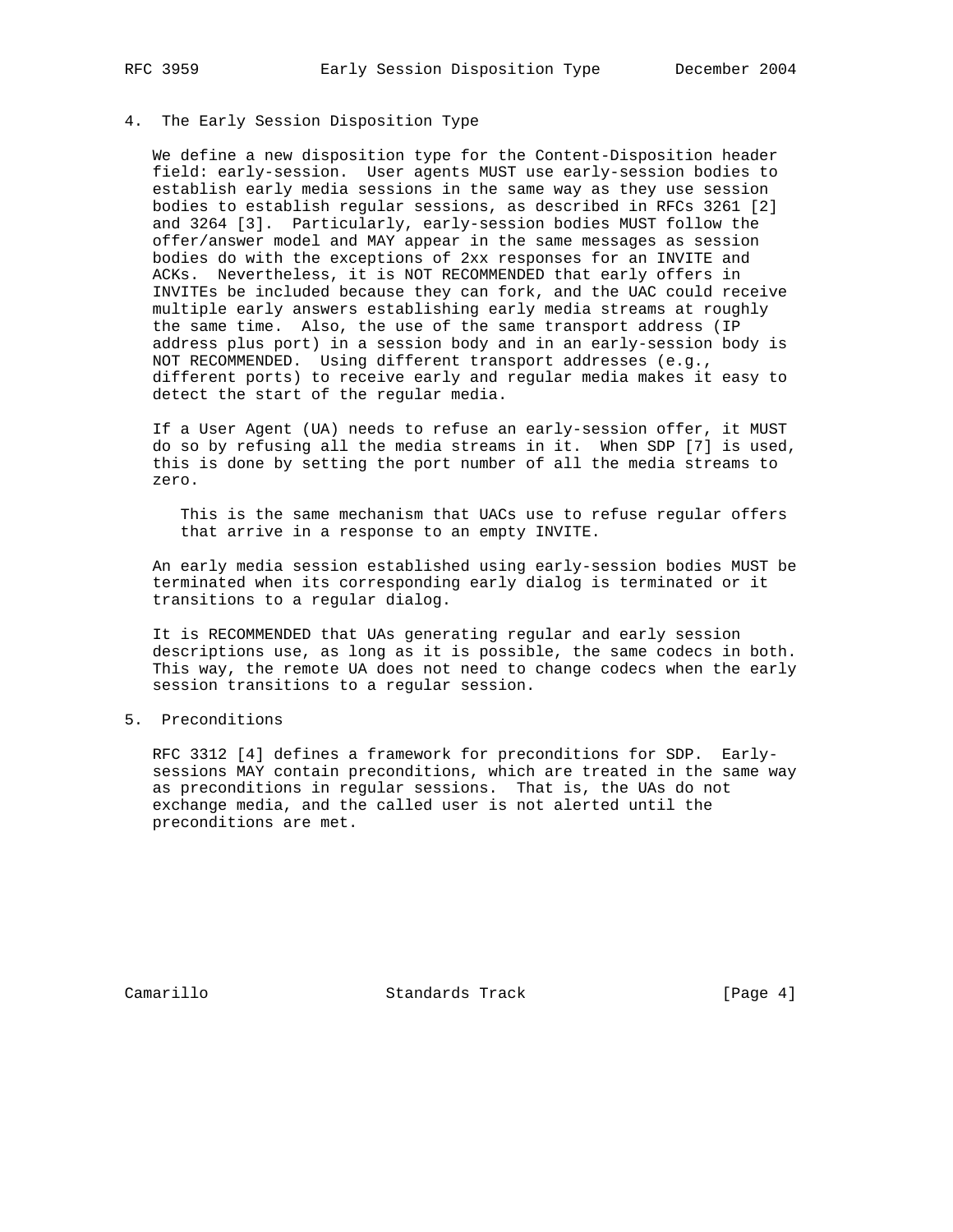- 
- 6. Option Tag

 We define an option tag to be used in Require and Supported header fields: early-session. A UA adding the early-session option tag to a message indicates that it understands the early-session disposition type.

7. Example

 Figure 1 shows the message flow between two UAs. INVITE (1) has an early-session option tag in its Supported header field and the body shown in Figure 2. The UAS sends back a response with two body parts, as shown in Figure 3: one of disposition type session and the other early-session. The session body part is the answer to the offer in the INVITE. The early-session body part is an offer to establish an early media session. When the UAC receives the 183 (Session Progress) response, it sends the answer to the early-session offer in a PRACK, as shown in Figure 4. This early media session is terminated when the early dialog transitions to a regular dialog. That is, when the UAS sends the (5) 200 (OK) response for the INVITE.

| А       |                                             | в |
|---------|---------------------------------------------|---|
|         | --------(1) INVITE--------><br>offer        |   |
| answer  | <-- (2) Session Progress----<br>early-offer |   |
|         | early-answer                                |   |
|         |                                             |   |
| $\star$ | $\star$                                     |   |
|         | *************************                   |   |
| $\star$ | Early Media<br>$^\star$                     |   |
| $\star$ | *************************<br>*              |   |
|         | $\leftarrow$ -------- (5) 200 OK--------    |   |
|         | ----------(6) ACK--------->                 |   |

Figure 1: Message flow

Camarillo Standards Track [Page 5]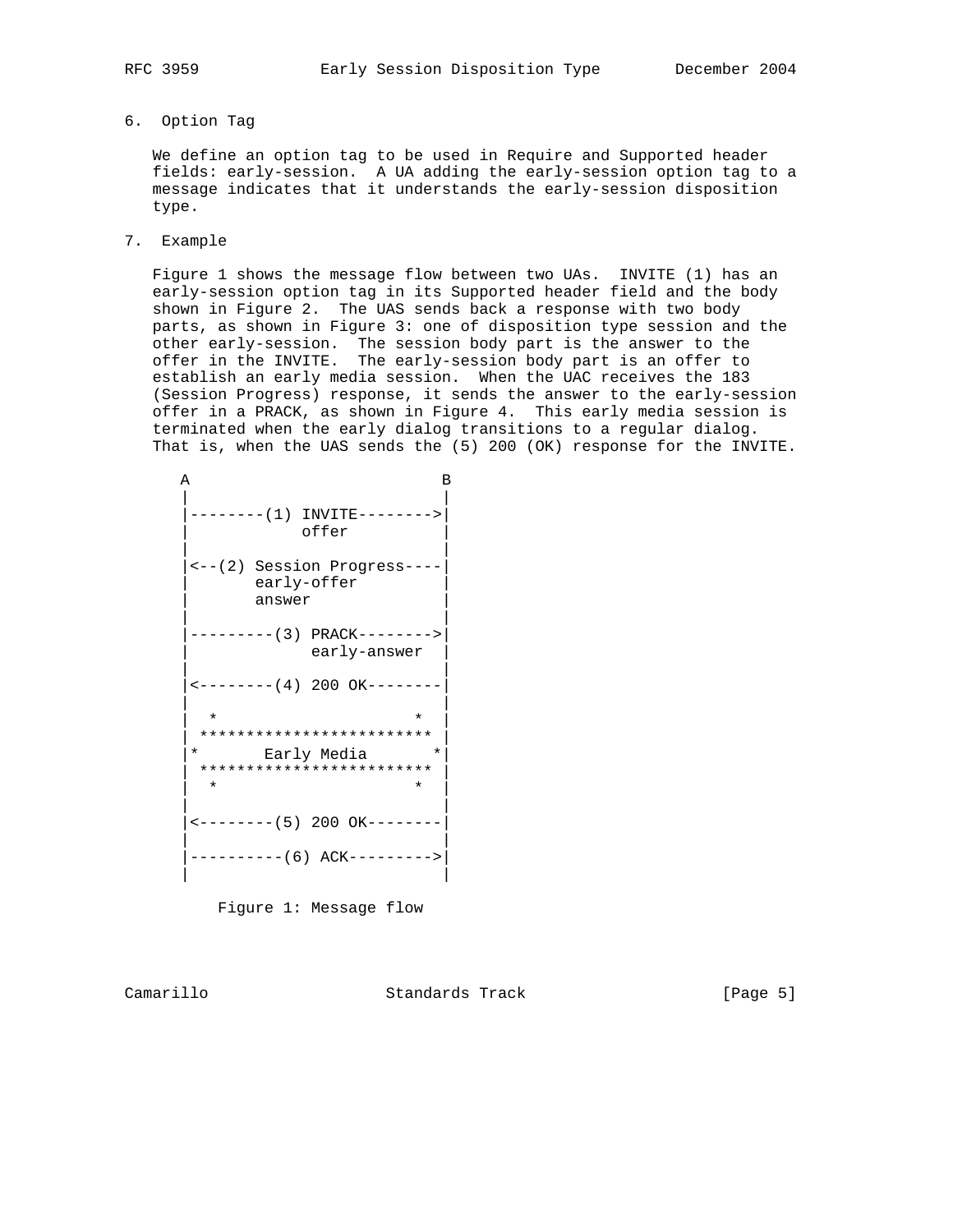Content-Type: application/sdp Content-Disposition: session  $v=0$  o=alice 2890844730 2890844731 IN IP4 host.example.com  $s=$  c=IN IP4 192.0.2.1 t=0 0 m=audio 20000 RTP/AVP 0 Figure 2: Offer Content-Type: multipart/mixed; boundary="boundary1" Content-Length: 401 --boundary1 Content-Type: application/sdp Content-Disposition: session  $v=0$  o=Bob 2890844725 2890844725 IN IP4 host.example.org  $s=$  c=IN IP4 192.0.2.2  $t=0$  0 m=audio 30000 RTP/AVP 0 --boundary1 Content-Type: application/sdp Content-Disposition: early-session  $v=0$  o=Bob 2890844714 2890844714 IN IP4 host.example.org  $s=$  c=IN IP4 192.0.2.2  $t=0$  0 m=audio 30002 RTP/AVP 0 --boundary1--

Figure 3: Early offer and answer

Camarillo Standards Track [Page 6]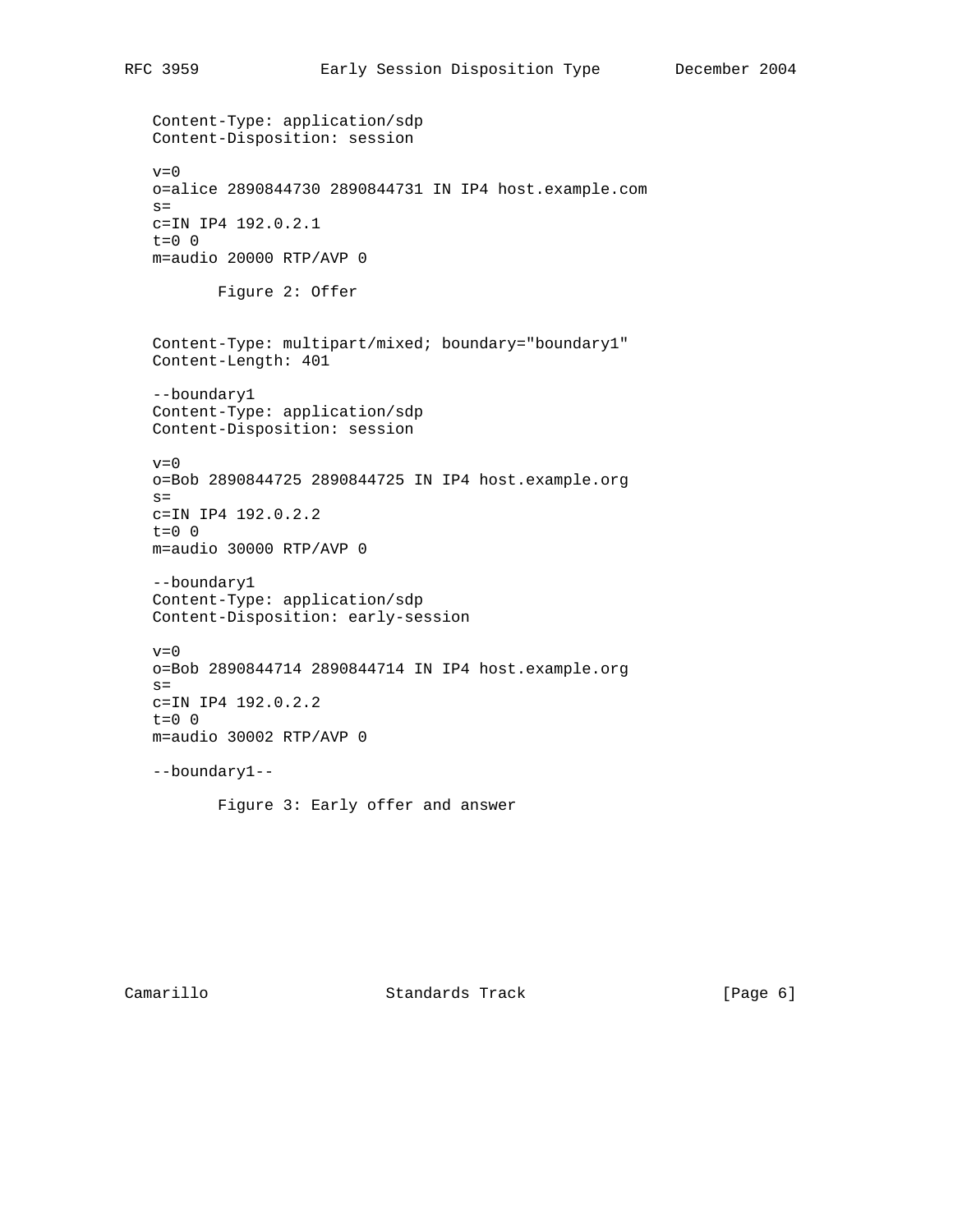Content-Type: application/sdp Content-Disposition: early-session

 $v=0$  o=alice 2890844717 2890844717 IN IP4 host.example.com  $s=$  c=IN IP4 192.0.2.1  $t=0$  0 m=audio 20002 RTP/AVP 0

Figure 4: Early answer

8. Security Considerations

 The security implications of using early-session bodies in SIP are the same as when using session bodies; they are part of the offer/answer model.

 SIP uses the offer/answer model [3] to establish early sessions in both the gateway and the application server models. User Agents (UAs) generate a session description, which contains the transport address (i.e., IP address plus port) where they want to receive media, and send it to their peer in a SIP message. When media packets arrive at this transport address, the UA assumes that they come from the receiver of the SIP message carrying the session description. Nevertheless, attackers may attempt to gain access to the contents of the SIP message and send packets to the transport address contained in the session description. To prevent this situation, UAs SHOULD encrypt their session descriptions (e.g., using S/MIME).

 Still, even if a UA encrypts its session descriptions, an attacker may try to guess the transport address used by the UA and send media packets to that address. Guessing such a transport address is sometimes easier than it may seem because many UAs always pick up the same initial media port. To prevent this situation, UAs SHOULD use media-level authentication mechanisms (e.g., Secure Realtime Transport Protocol (SRTP)[6]). In addition, UAs that wish to keep their communications confidential SHOULD use media-level encryption mechanisms (e.g, SRTP [6]).

 Attackers may attempt to make a UA send media to a victim as part of a DoS attack. This can be done by sending a session description with the victim's transport address to the UA. To prevent this attack, the UA SHOULD engage in a handshake with the owner of the transport address received in a session description (just verifying willingness to receive media) before sending a large amount of data to the transport address. This check can be performed by using a connection

Camarillo Standards Track [Page 7]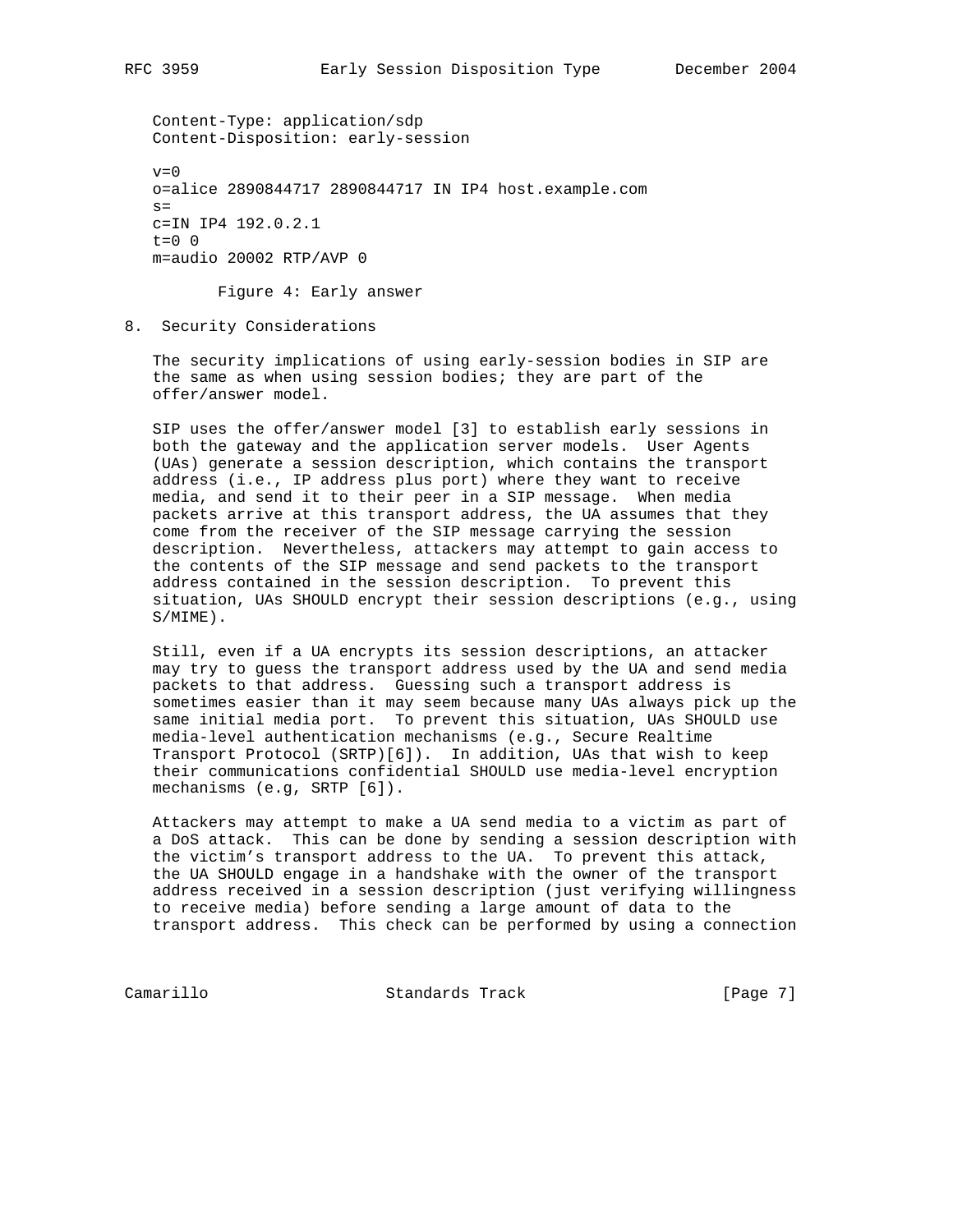oriented transport protocol, by using Simple Traversal of the UDP Protocol through NAT (STUN)[5] in an end-to-end fashion, or by the key exchange in SRTP [6].

 In any event, note that the previous security considerations are not early media specific, but apply to the usage of the offer/answer model in SIP to establish sessions in general.

 Additionally, an early media-specific risk (roughly speaking, an equivalent to forms of "toll fraud" in the Public Switched Telephone Network (PSTN)) attempts to exploit the different charging policies some operators apply to early and to regular media. When UAs are allowed to exchange early media for free, but are required to pay for regular media sessions, rogue UAs may try to establish a bidirectional early media session and never send a 2xx response for the INVITE.

 On the other hand, some application servers (e.g., Interactive Voice Response systems) use bidirectional early media to obtain information from the callers (e.g., the Personal Identification Number (PIN) code of a calling card). So, we do not recommend that operators disallow bidirectional early media. Instead, operators should consider a remedy of charging early media exchanges that last too long, or stopping them at the media level (according to the operator's policy).

9. IANA Considerations

 This document defines a new Content-Disposition header field disposition type (early-session) in Section 4. This value has been registered in the IANA registry for Content-Dispositions with the following description:

 early-session The body describes an early communications session, for example, an RFC 2327 SDP body

 This document defines a SIP option tag (early-session) in Section 6. It has been registered in the SIP parameters registry (http://www.iana.org/assignments/sip-parameters) under "Option Tags", with the following description.

 early-session A UA adding the early-session option tag to a message indicates that it understands the early session content disposition.

Camarillo Standards Track [Page 8]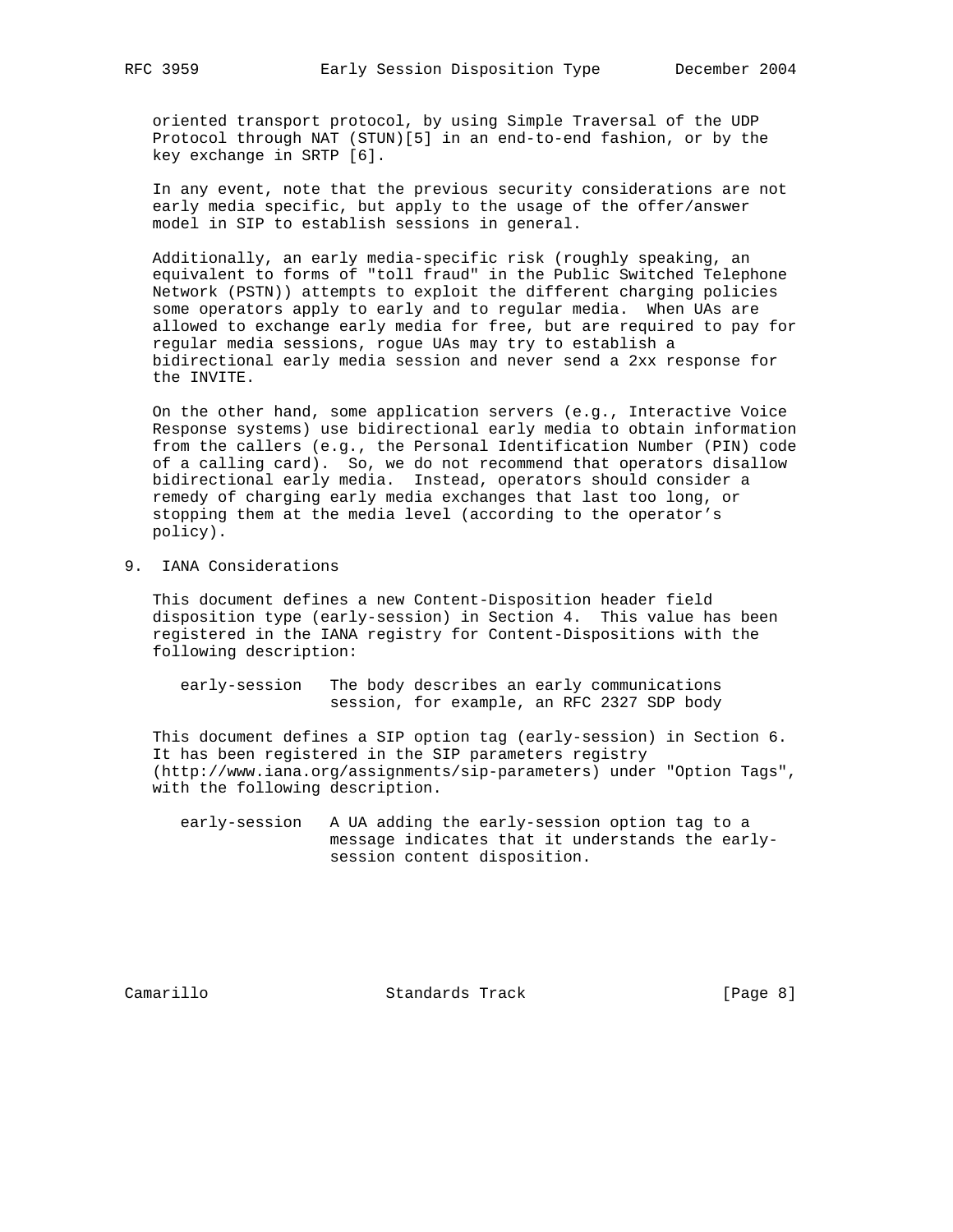- 
- 10. Acknowledgements

 Francois Audet, Christer Holmberg, and Allison Mankin provided useful comments on this document.

- 11. References
- 11.1. Normative References
	- [1] Bradner, S., "Key words for use in RFCs to Indicate Requirement Levels", BCP 14, RFC 2119, March 1997.
	- [2] Rosenberg, J., Schulzrinne, H., Camarillo, G., Johnston, A., Peterson, J., Sparks, R., Handley, M., and E. Schooler, "SIP: Session Initiation Protocol", RFC 3261, June 2002.
	- [3] Rosenberg, J. and H. Schulzrinne, "An Offer/Answer Model with Session Description Protocol (SDP)", RFC 3264, June 2002.
	- [4] Camarillo, G., Marshall, W., and J. Rosenberg, "Integration of Resource Management and Session Initiation Protocol (SIP)", RFC 3312, October 2002.
	- [5] Rosenberg, J., Weinberger, J., Huitema, C., and R. Mahy, "STUN - Simple Traversal of User Datagram Protocol (UDP) Through Network Address Translators (NATs)", RFC 3489, March 2003.
	- [6] Baugher, M., McGrew, D., Naslund, M., Carrara, E., and K. Norrman, "The Secure Real-time Transport Protocol (SRTP)", RFC 3711, March 2004.
- 11.2. Informational References
	- [7] Handley, M. and V. Jacobson, "SDP: Session Description Protocol", RFC 2327, April 1998.
	- [8] Camarillo, G. and H. Schulzrinne, "Early Media and Ringing Tone Generation in the Session Initiation Protocol (SIP)", RFC 3960, December 2004.

Camarillo Standards Track [Page 9]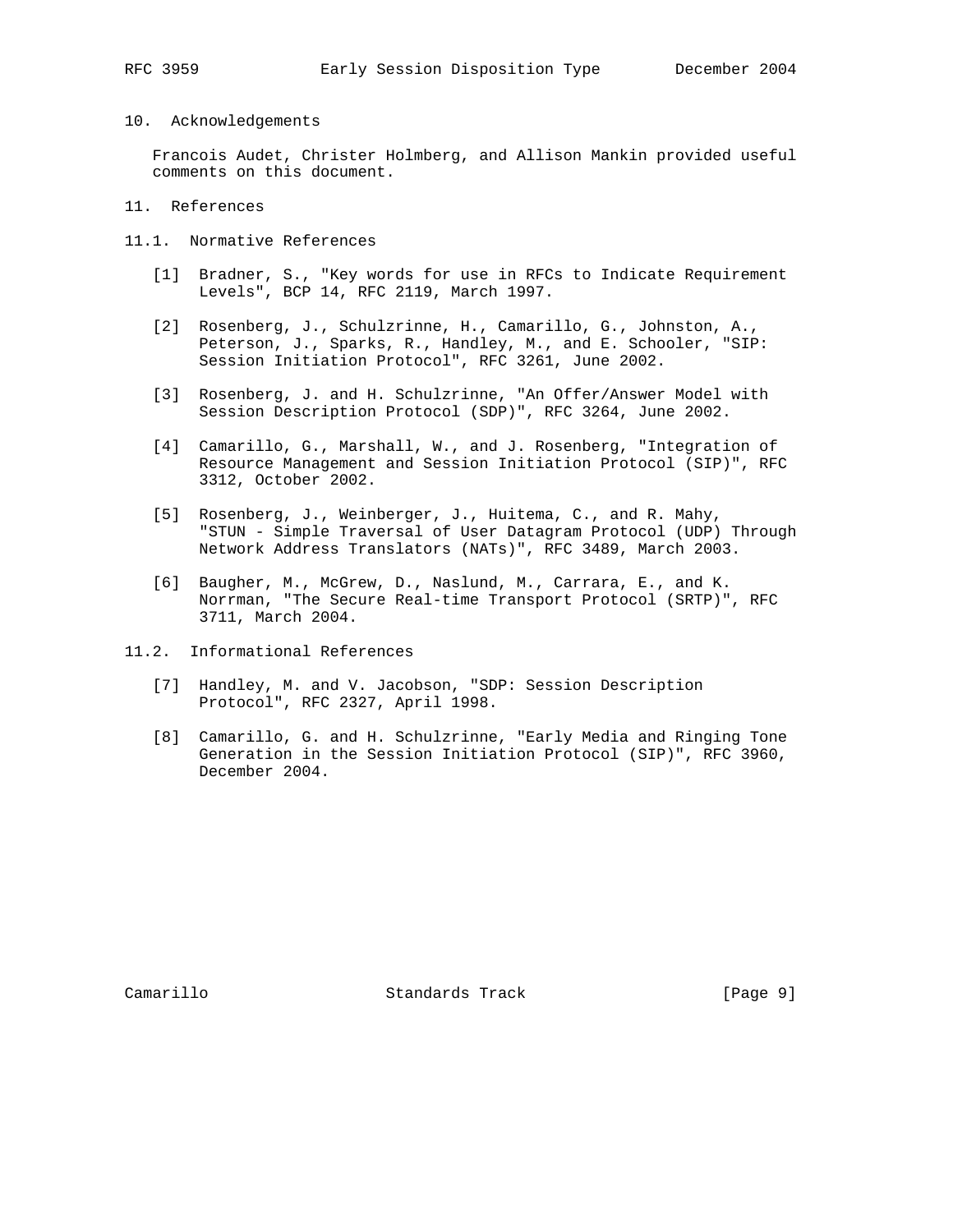Author's Address

 Gonzalo Camarillo Ericsson Hirsalantie 11 Jorvas 02420 Finland

EMail: Gonzalo.Camarillo@ericsson.com

Camarillo Standards Track [Page 10]